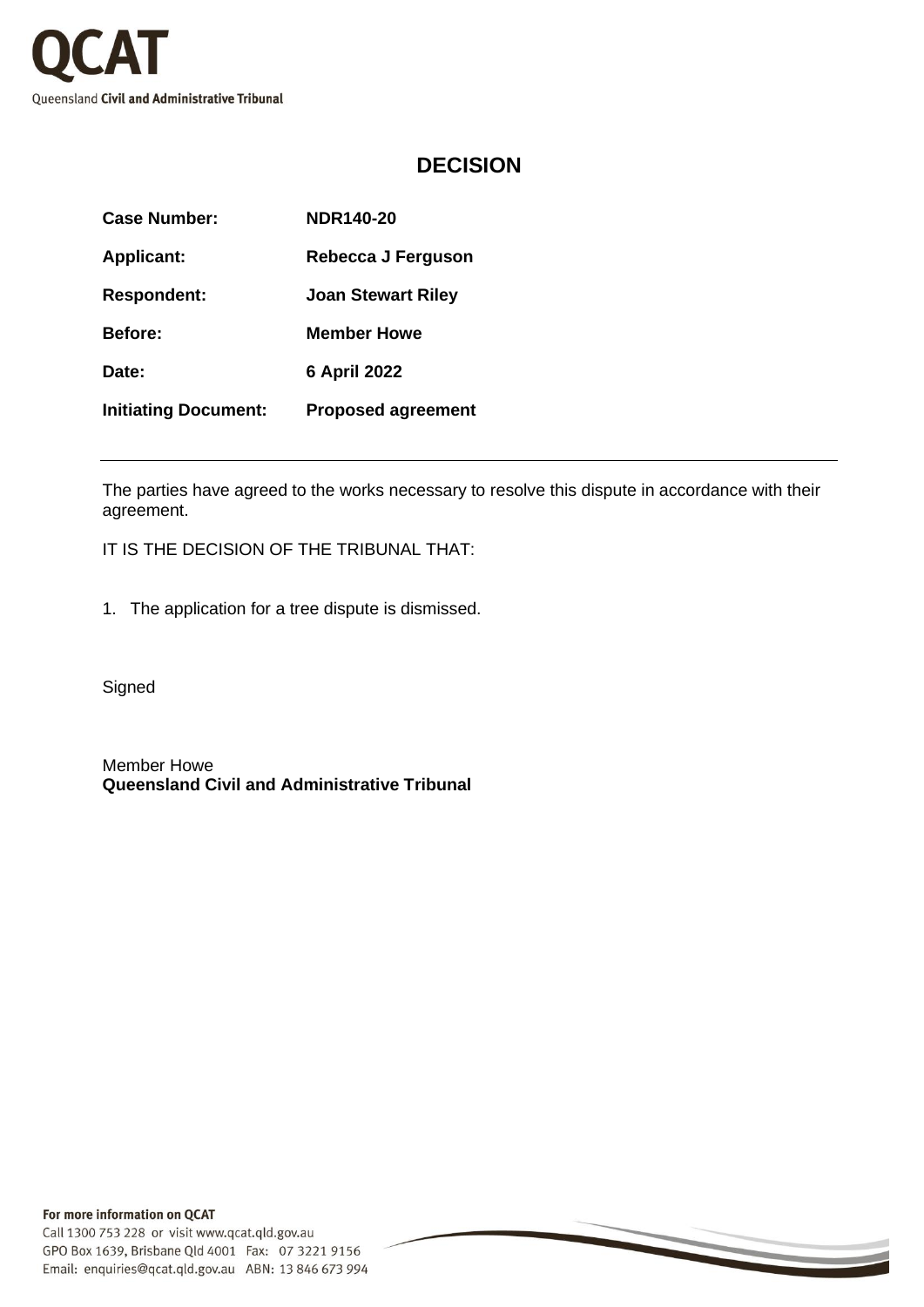

## **AGREEMENT**

| <b>Case Number:</b> | <b>NDR140-20</b>          |
|---------------------|---------------------------|
| <b>Applicant:</b>   | Rebecca J Ferguson        |
| <b>Respondent:</b>  | <b>Joan Stewart Riley</b> |

## THE PARTIES AGREE THAT:

1. The following definitions apply to this proposed agreement:

- (a) "the neighbour" Rebecca J Ferguson
- (b) "the tree keeper" Joan Stewart Riley
- (c) "the neighbour's property" 2 Slater St, Queenton
- (d) "the tree keeper's property" 9 Mt Leyshon Rd, Queenton
- (e) "the trees" rubber fig / fig tree (*Ficus elastica)* identified as tree 7 in the Tree Assessor's Report filed 4 January 2022.
- 2. The tree works ("the works") comprise the installation of a 900mm deep root barrier on the side of the tree keeper's property, along the length of the common boundary, from the Western end to as far as the house, and appropriate remediation works as follows: (a) Excavate the two roots by hand where they cross under the fence and sever them with a saw, removing a section of approximately 100mm. Do not rip them up with an excavator as this will cause splitting of the roots and increase the likelihood of fungal infection into the tree. Root severance may only be done with clean, sterilised saws to prevent fungal infestation from other trees.

(b) Using an excavator with a narrow bucket (no bigger than 300mm wide), or by means of hydrovac, excavate the rest of the trench to the depth of the root barrier. Any other roots that may be encountered, needs to also be cut cleanly with a saw.

(c) Install the root barrier to the full length of the trench. If possible, use a single uncut length of root barrier but if any joins have to be made ensure they are overlapped and sealed on both sides of the overlap. Fungal paints or drenches (Except for bitumen based paints) can be applied but is not essential, unless roots have been damaged during excavation

(d) Backfill the trench whilst ensuring that at least 100mm of the barrier is above the adjacent soil level to prevent roots from growing over the barrier.

(e) Once a root barrier is installed, the severed roots to be removed and any pavers disturbed by the works reinstated (including any compaction and filling necessary) by someone with relevant experience.

- 3. All rubbish and debris to be removed from the neighbour's / tree keeper's property after the works are performed.
- 4. All tree works to be performed in compliance with the requirements of Australian Standard 4373-2007 by a minimum Australian Qualifications Framework (AQF) level three (3) qualified arborist. Landscaping/paving works to be undertaken by an appropriately qualified landscaper or similar.
- 5. The attending contractors shall provide proof of current Public Liability and Work Cover insurances prior to works onsite.

## For more information on QCAT